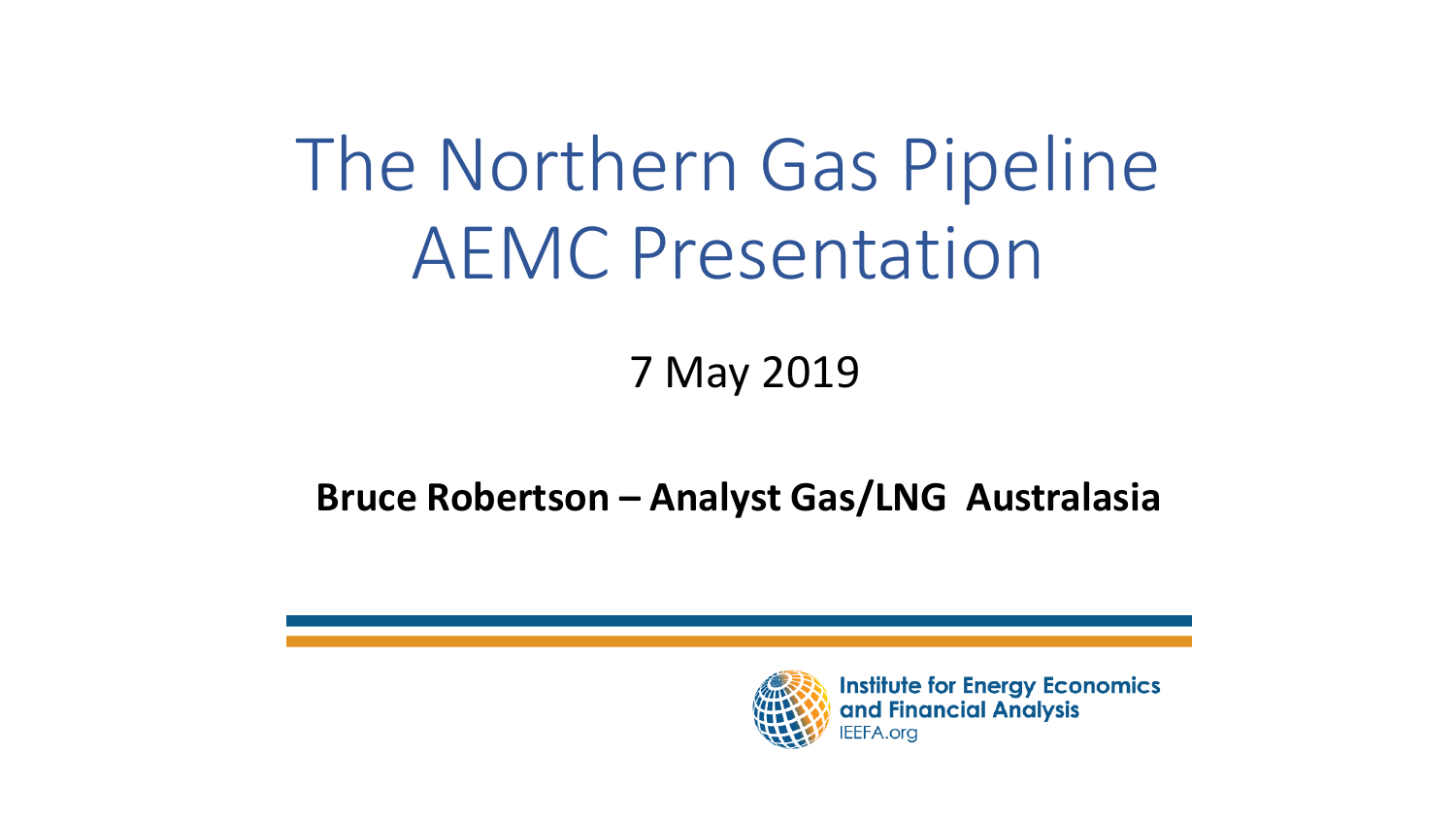### Introduction

• The AEMC has a fundamental remit:

"to promote efficient investment in, and efficient operation and use of, natural gas services for the long term interests of consumers of natural gas with respect to price, safety, reliability and security of supply of natural gas "

- The AEMC has been negligent in not doing the necessary work to ascertain if the high price being charged by Jemena is in the long term interests of the gas consumer.
- The derogation gives Jemena the opportunity to charge even higher tariffs with little oversight.
- The granting of the derogation to the National Gas Law for the Northern Gas Pipeline is not consistent with the National Gas Objective and should not proceed.

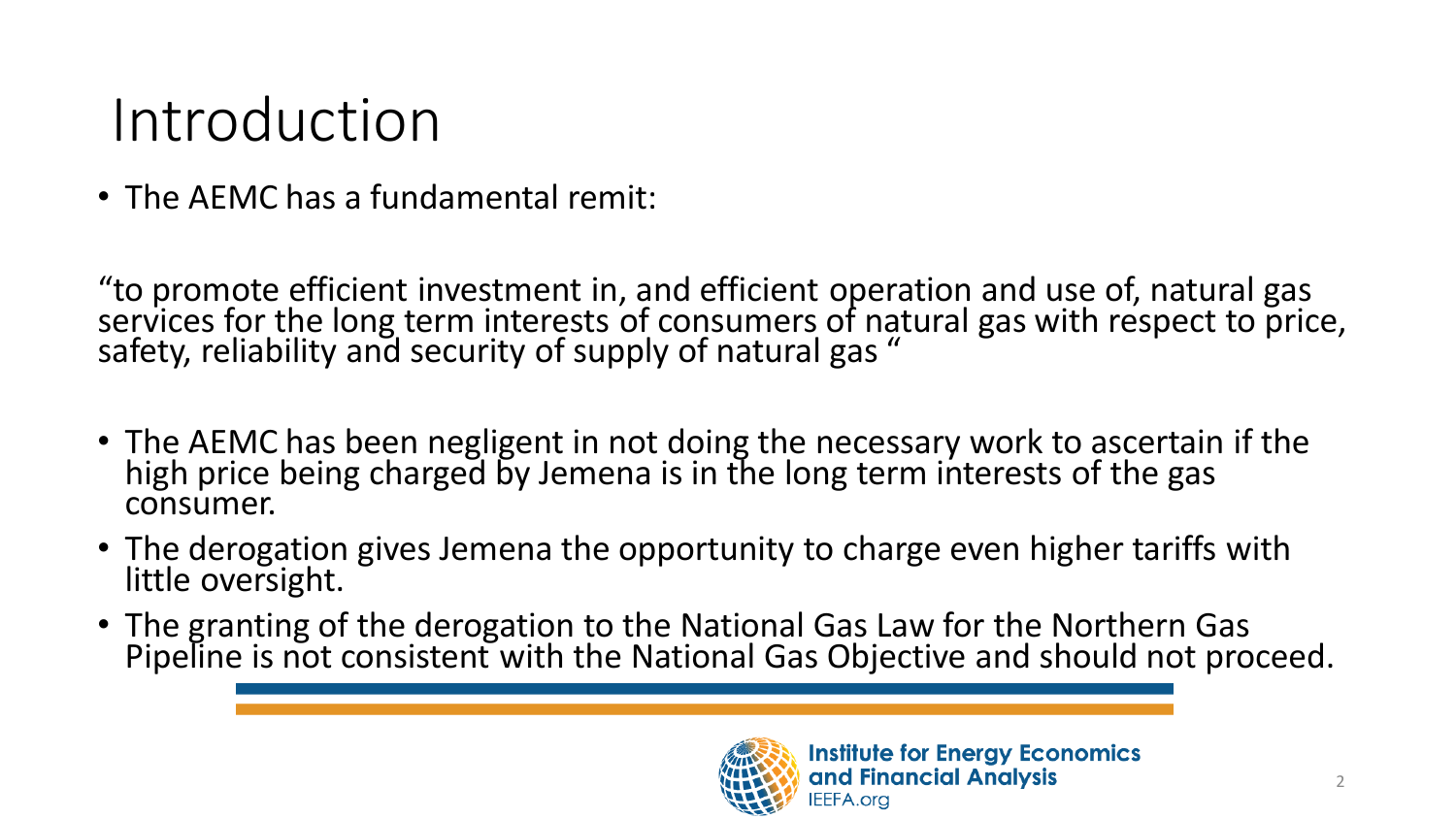

Spot Price Comparison Platts Japan Korea Marker (JKM), Henry Hub (US) Wallumbilla (Aus)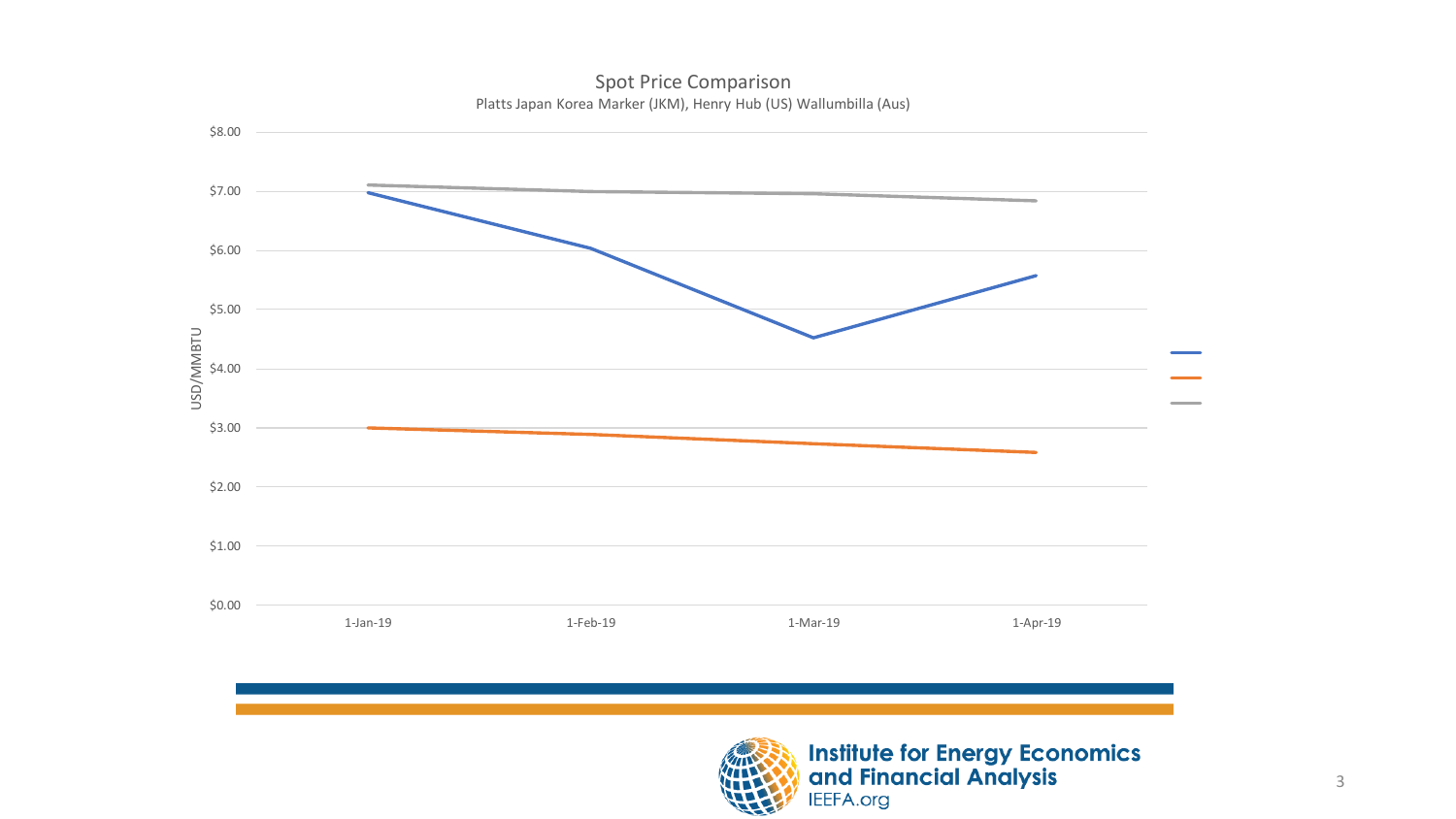#### Some perspective on prices

- The current spot Australian price (Sydney) is over 60% higher than theoretical ACCC LNG netback price
- The current spot price in Australia (Wallumbilla) is over 160% higher than the US Henry hub price
- Australians pay 23% more than our customers in Asia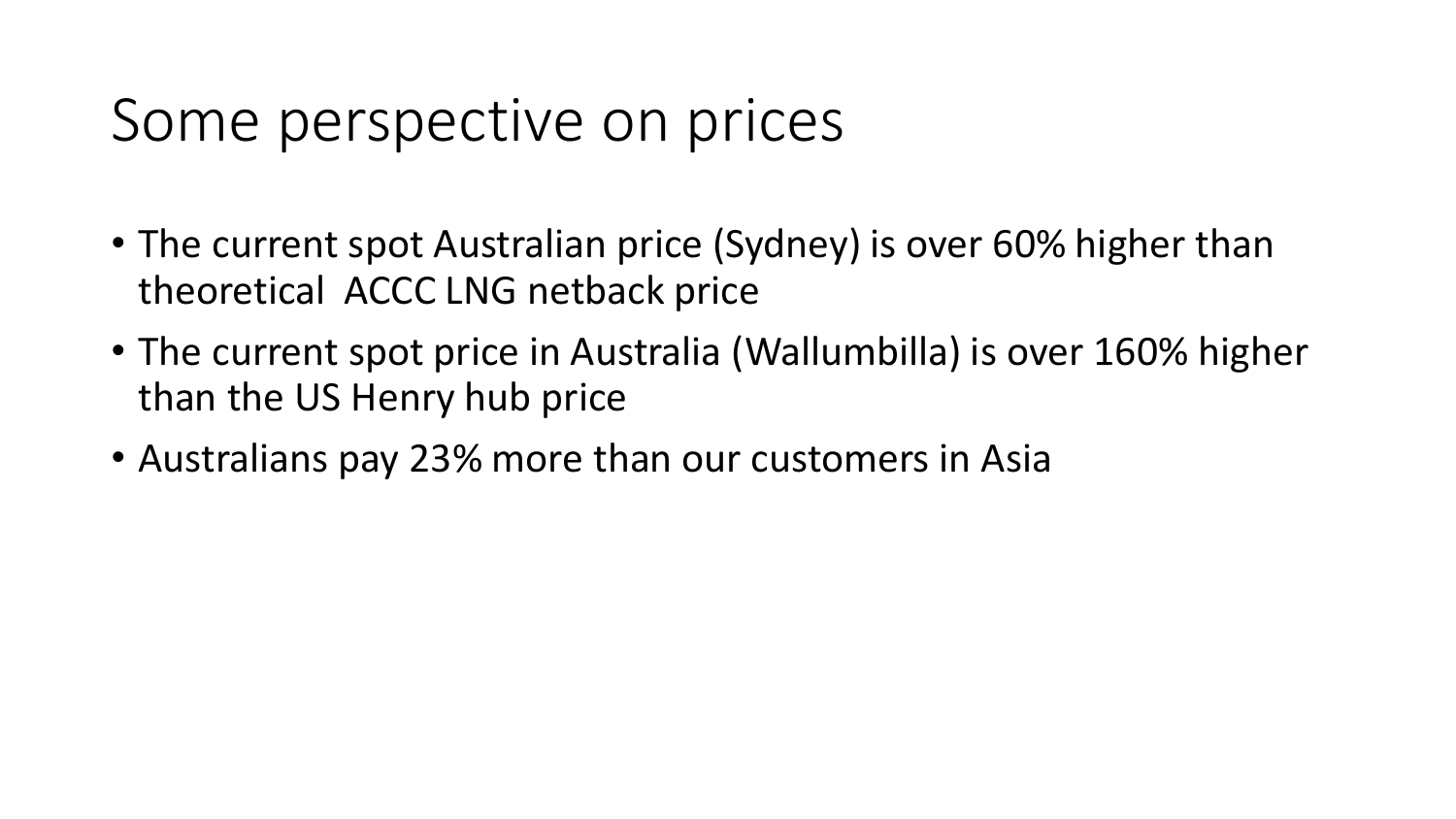#### Consequences

- High gas prices, caused in part by high pipeline costs, has resulted in industry closure and will see further industrial destruction.
- Gas is no longer a competitive fuel for electricity production in Australia and its usage is falling. Gas usage for power generation is at its lowest level in a decade at just 7.6% of the National Energy Market (NEM) in 2018. While wind and solar have increased from less than 0.5% to 11.9% over the last decade, gas usage has fallen. Simply put, gas is not a transition fuel in Australia. It is too expensive
- Gas sets the price for electricity in the NEM. High gas prices have lead to very high wholesale power prices.
- The extent of the gas price gouge means it is now economic to import gas into Australia. There are currently five gas import terminal proposals in Australia. If all are built, they will have the capacity to supply over 90% of Australia's east coast market (Section 6). Australia - the world's largest gas exporter - will be an import supplied market.

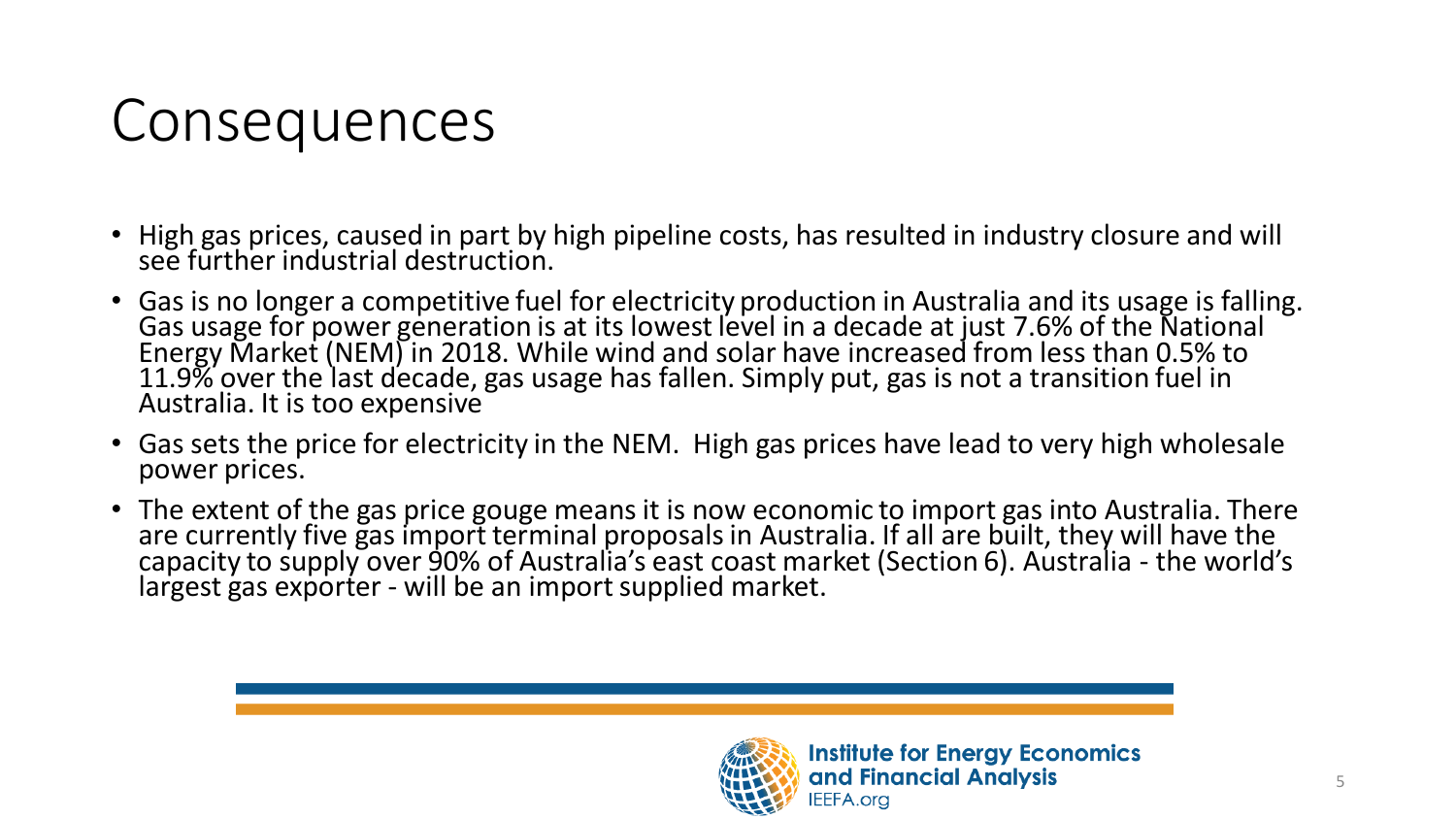#### Australian Domestic Gas Consumption



Gas consumption actual and forecast, 2010-38, all sectors, Neutral scenario (PJ) **Figure 1** 



**Institute for Energy Economics** and Financial Analysis **IEEFA.org**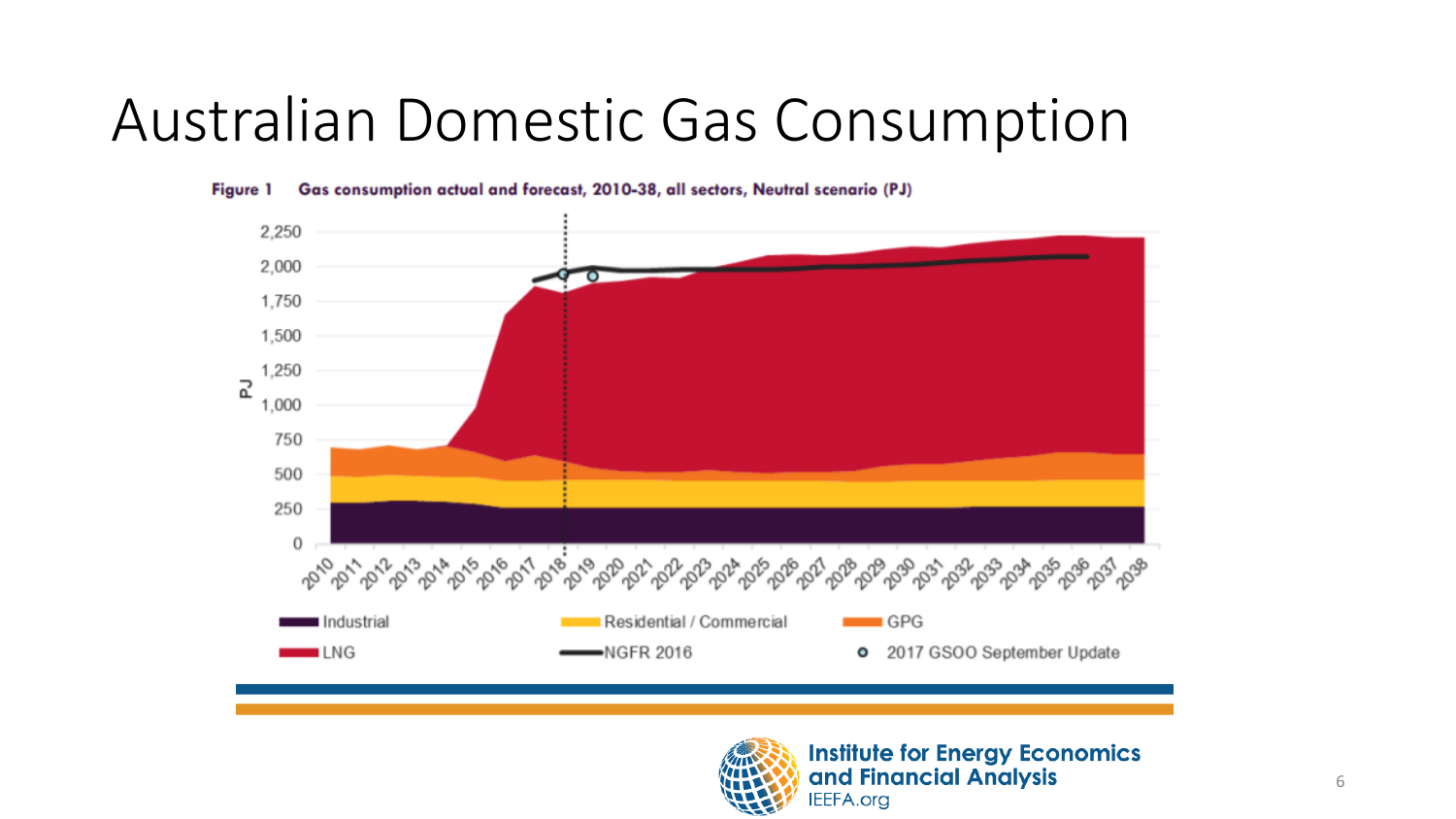# The failure to assess prices charged

- The AEMC is granting a derogation, which allows prices to increase with little scrutiny, when it does not know if the tariff charged is reasonable.
- The existing tariff (excluding the \$0.72 nitrogen removal charge) makes the Northern Gas Pipeline (NGP) the most expensive in Australia on a per km basis
- The NGP will charge the highest tariffs in Australia for the transport of gas at 0.23 cents per kilometre. This is almost double the average 0.13c tariff/km charged in Australia. There is little justification for such a rich charge in any of the investigations done by the AEMC

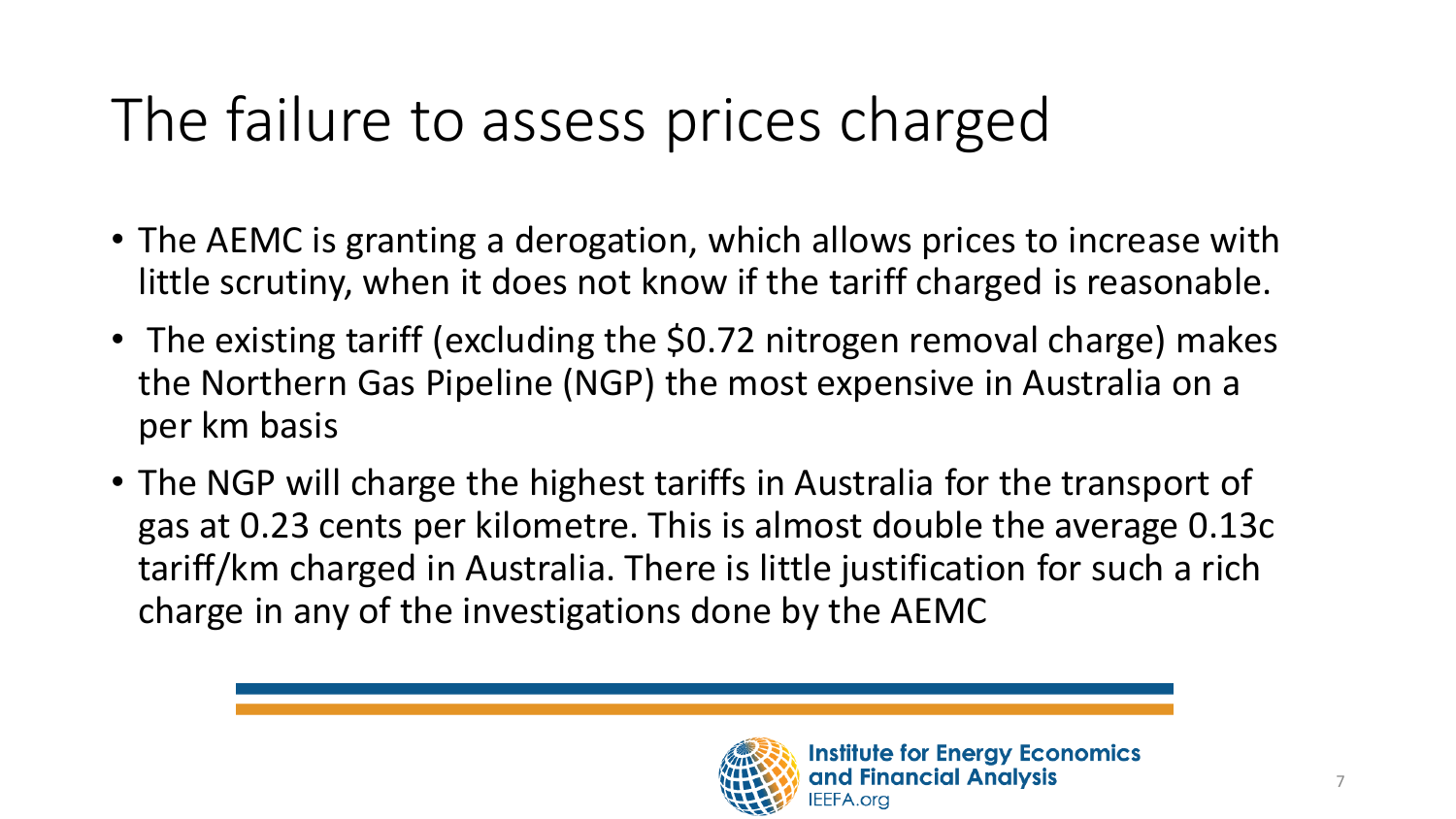# The failure to assess prices – Nitrogen removal

- The tariff proposed is broken up into 2 components a \$1.40/GJ charge to ship gas and a \$0.72/GJ charge to remove nitrogen
- The total tariff charged by Jemena, to ship the gas from Tennant Creek to Mt Isa, is A\$2.12. One third of that charge is Nitrogen removal
- The total tariff is equivalent to 60% of the current Henry Hub price for gas just to transport the gas from Tennant Creek to Mt Isa.
- There appears to have been no attempt by the AEMC to ascertain if the Nitrogen removal fee is a reasonable charge

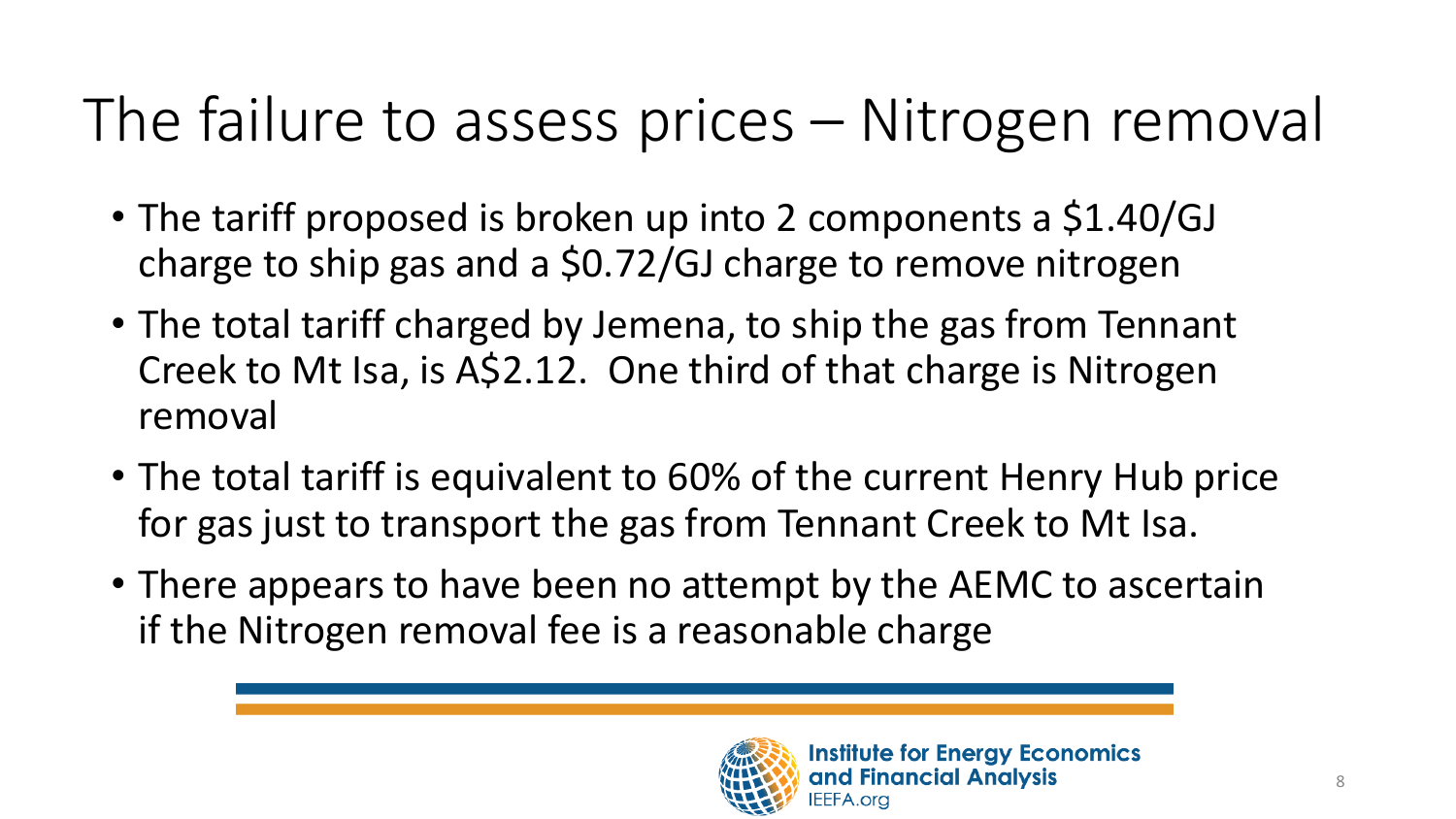# The failure to assess prices paid and costs incurred

- There appears to have been no attempt to ascertain what the tariff paid by the anchor customer, Northern Territory Power and Water Commission. This tariff has a material effect on the economics of the pipeline.
- The AEMC has relied on the proponent, Jemena's press release of its overall costs of the NGP, without doing its own independent investigations.
- The AEMC should do independent investigations if the costs claimed are indeed the costs incurred. It does not appear, for example, that the AEMC has sighted the contract for the physical construction of the NGP and the expense incurred.

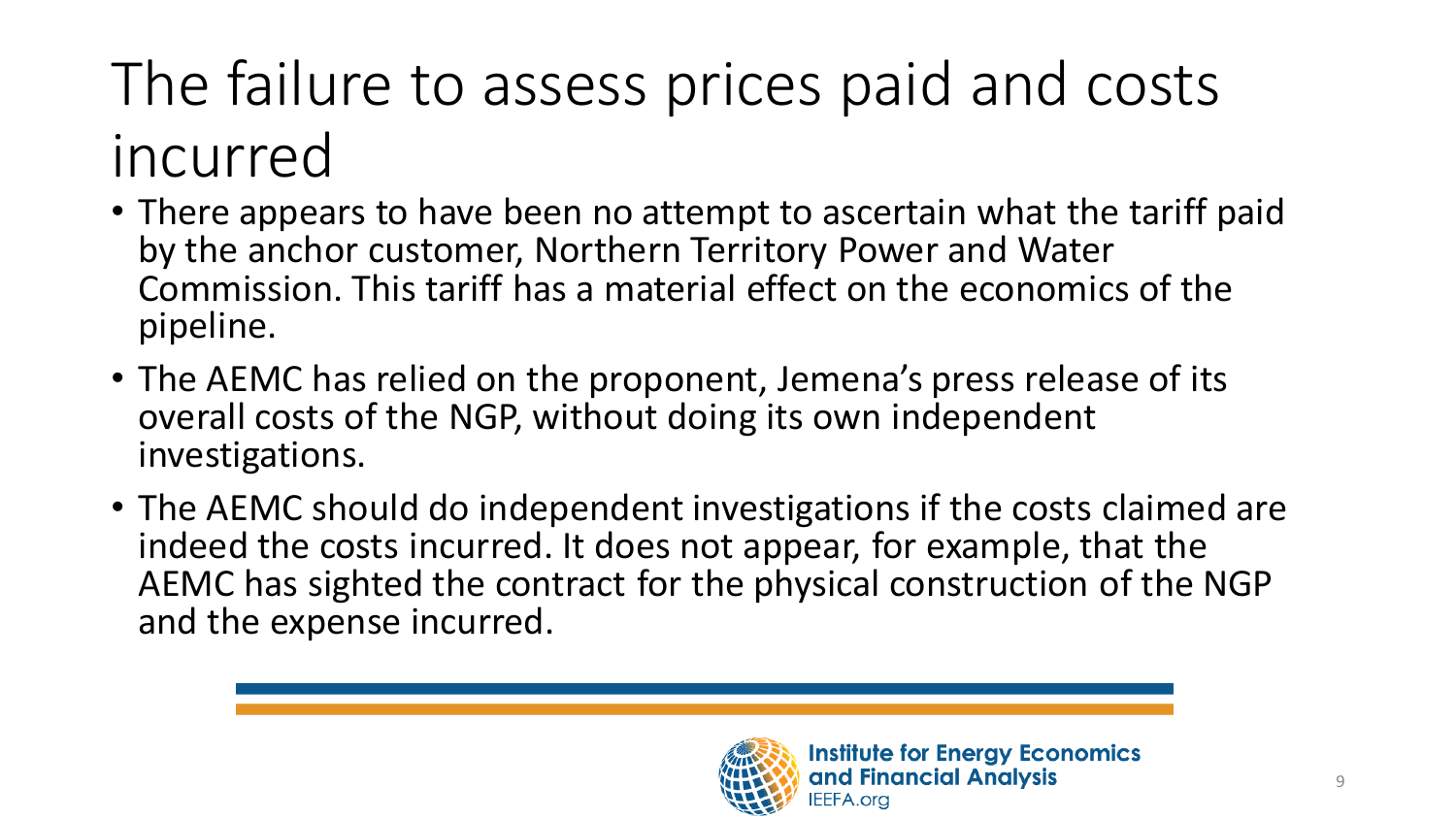Failure to use current investment assessment tools to assess risks

- The AEMC has failed to take account of Climate Change
- Institutional investors adhere to Environmental and Social Governance (ESG) principles not because they have a social conscience but because ESG principles highlight risks to any investment
- In not assessing the real and present risks of climate change the AEMC is not using best practice in investment. Indeed its process is stuck in decades past

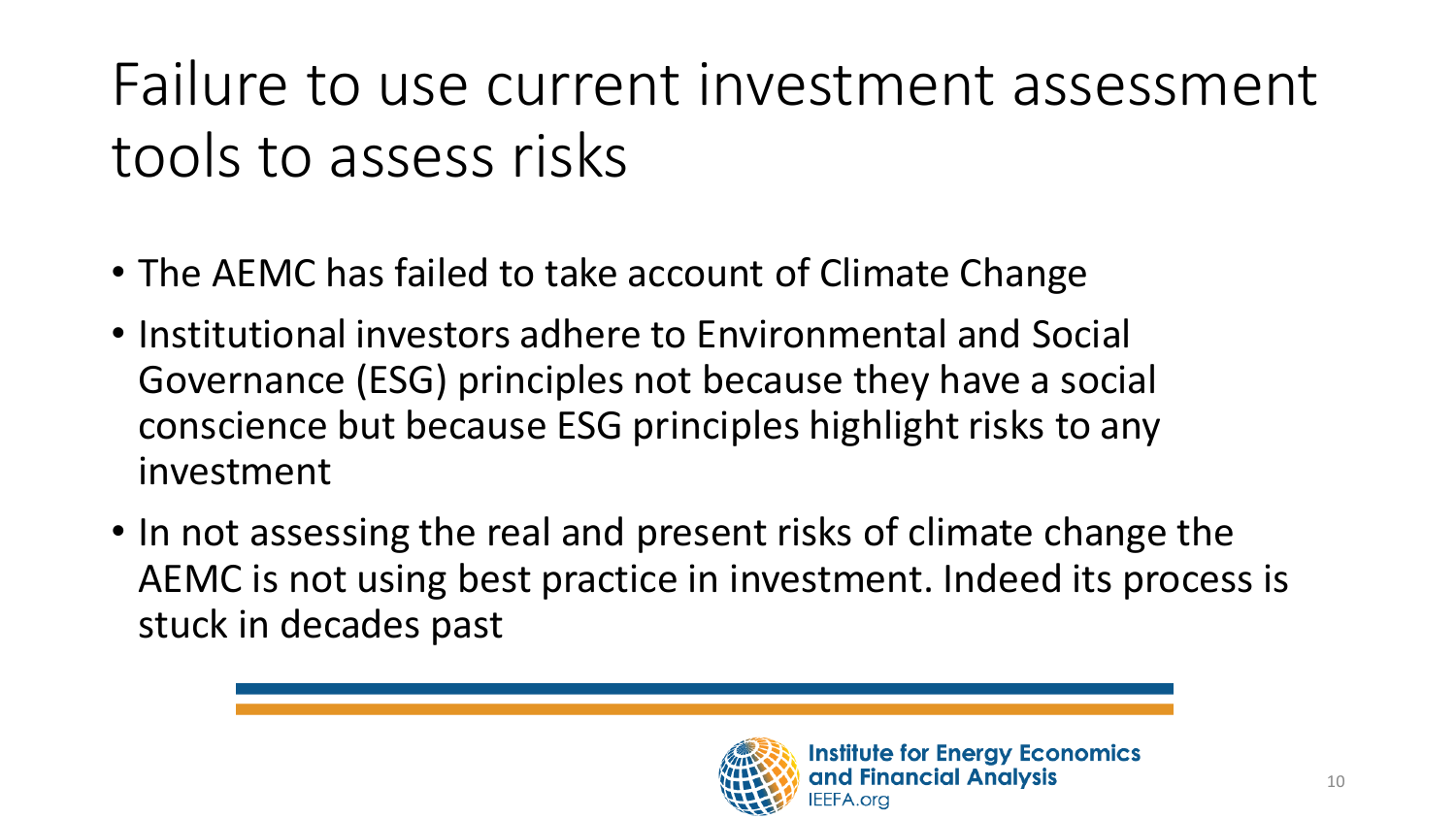# The failure to assess Jemena's tax position

• Jemena is currently under investigation by the Australian Taxation Office. This fact is noted in their most recent accounts.

"The Australian Taxation Office is currently conducting a transfer pricing audit in relation to the Company's convertible instruments. No liability has been recognised"

- The payment of tax is a fundamental tenet of good corporate governance. If a company is hit with taxation fines and back taxes it may look to recover those costs from the consumer.
- In Jemena's case this could occur via the derogation to the National Gas Laws that is in the process of being granted to them by the AEMC as per the draft determination.
- The AEMC is failing to implement Environmental and Social Governance (ESG) principles and is therefore exposing the Australian Gas consumer to future risk regarding the price, reliability and security of supply of Natural Gas.